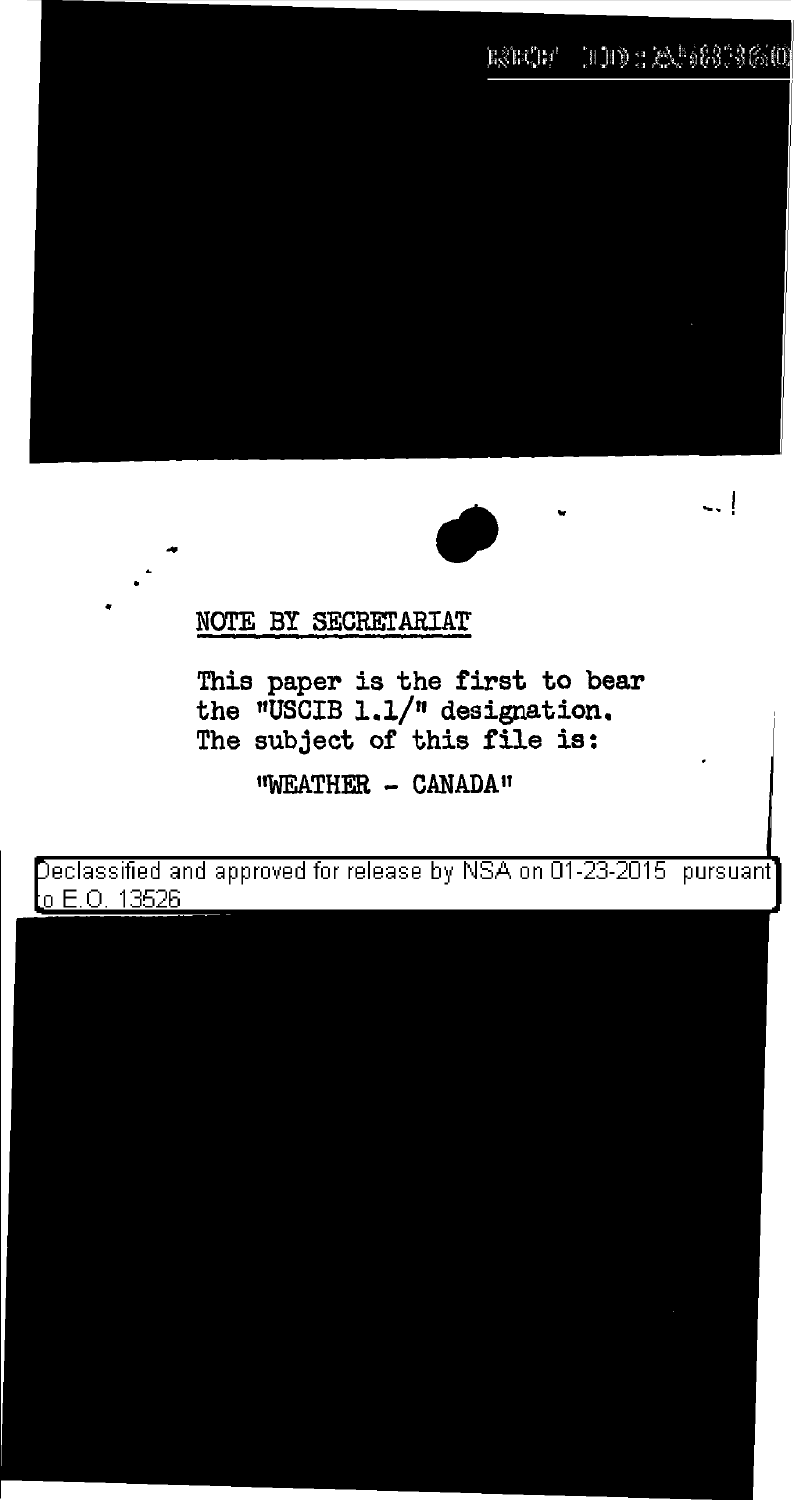USCIB: 1.1/l

APPENDED DOCUMENT CONTAINS CODE WORD MATERIAL

10 March 1954

TOP SEGRET

EQ  $3.3(h)$  (2) PL 86-36/50 USC 3605

MEMORANDUM FOR THE MEMBERS OF USCIBEC:

Subject: US/UK/CAN Tripartite Arrangements Concerning Intelligence.

REF ID:A58360

ro}> *BEOR-ET* , }JI

Reference: TAB "A" to TRI 53/l FINAL of 25 March 1953 (Tripartite Planning Conference of March 1953).

1. The enclosure is circulated for consideration at the request of the NSA member.

2. It is requested that the attached vote sheet be executed and returned to this office by 1700, Thursday, 18 March 1954.

*3.* This document may be downgraded to SECREI' when detached from the enclosure.

n. U. S. Navy Executive Secretary, USCIB

Enclosure NSA-fS-Control #54-572A, subj. as above.

> APPENDED DOGUMENT GONTAINS -GODE WORD MATERIAL

USCIB: 1.1/1

31